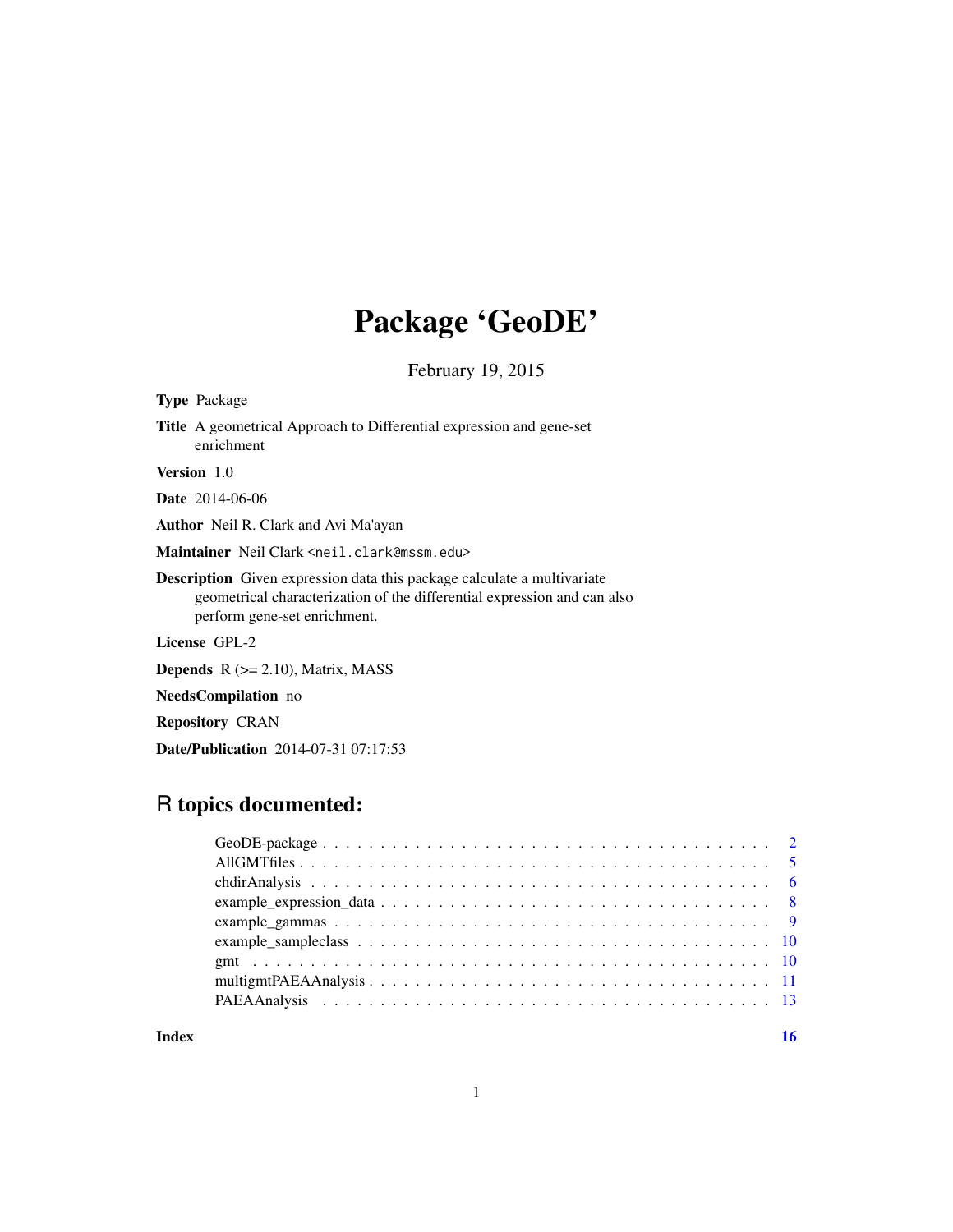<span id="page-1-0"></span>GeoDE-package *Differential Expression and Enrichment Analysis with (Geo)metrical(D)ifferential(E)expression.*

#### Description

This package contains functions for performing multivariate analysis of geneome-wide expression data and also enrichment analysis.

# Details

Package: GeoDE Type: Package Version: 1.0 Date: 2014-06-06 License: GPL-2

Given gene expression data from two classes (e.g. controll verses perturbed samples) with biological replicates in each class, this package can be used to extract the most significant genes and gene-sets.

Differential expression is characterised with a single direction in expression space, which can be interpreted to extract the most signiicant genes: this is achieved with the chdirAnalysis function.

Once the characeristic direction has been calculated gene-set enrichmnet can be evaluated using the PAEAAnalysis function. The user is free to use any library of gene-sets, however, included in this package is a broad range of gene-set libraries listed below:

BioCarta\_pathways.gmt

Cancer\_Cell\_Line\_Encyclopedia.gmt

ChEA.gmt

Chromosome\_location.gmt

CORUM.gmt.gmt

GeneOntology\_BP.gmt

GeneOntology\_CC.gmt

GeneOntology\_MF.gmt

GeneSigDB.gmt

Genome\_Browser\_PWMs.gmt

HMDB\_Metabolites.gmt

Human\_Gene\_Atlas.gmt

KEA.gmt

KEGG\_pathways.gmt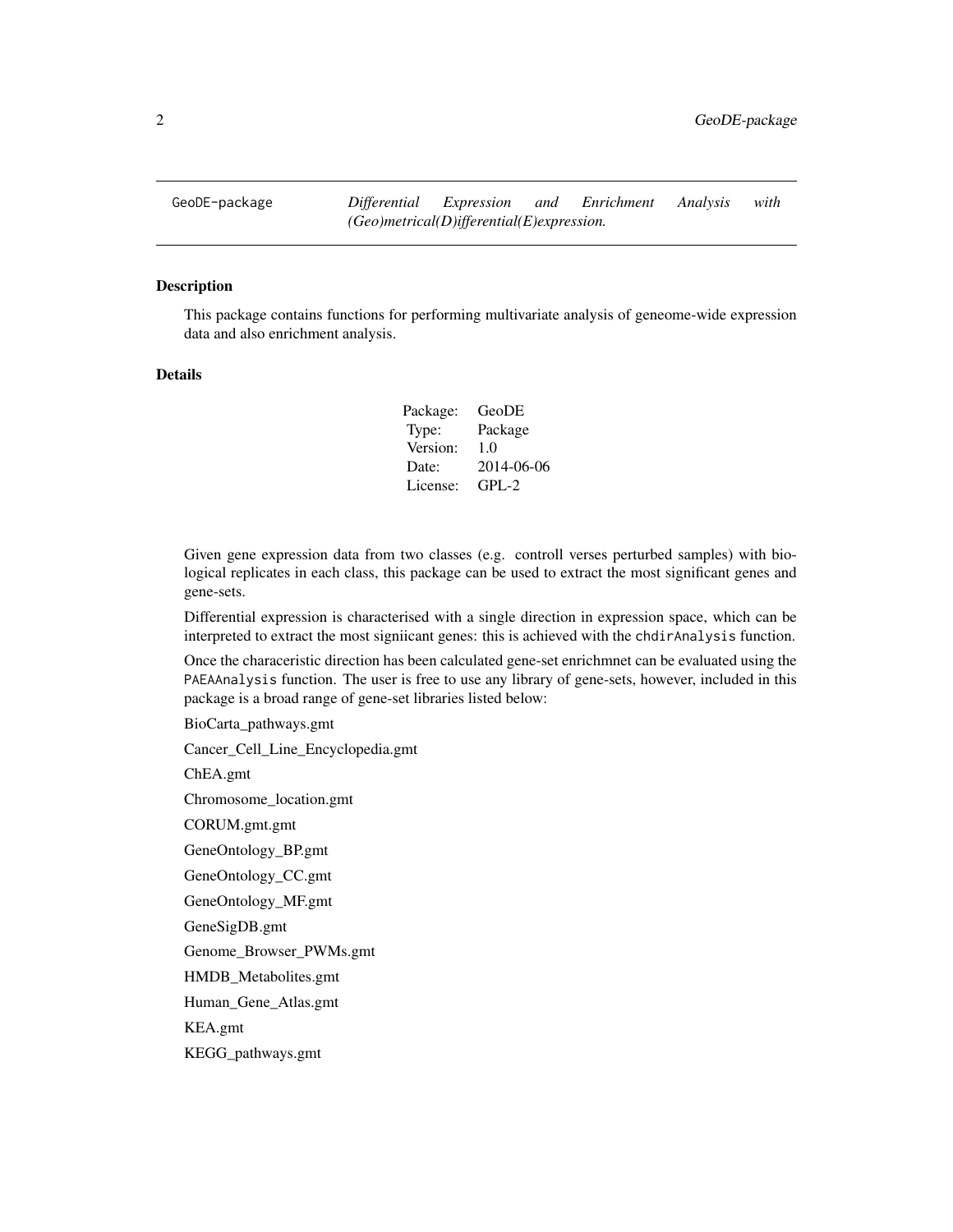# GeoDE-package 3

MGI\_MP\_top3.gmt MGI\_MP\_top4.gmt microRNA.gmt Mouse\_Gene\_Atlas.gmt NCI60.gmt NURSA-IPMS.gmt OMIM\_disease\_genes.gmt OMIM\_Expanded.gmt Pfam-InterPro-domains.gmt PPI\_Hub\_Proteins.gmt Reactome\_pathways.gmt TF\_PPIs.gmt VirusMINT.gmt WikiPathways\_pathways.gmt

# Author(s)

Author: Neil Clark and Avi Ma'ayan Maintainer: Neil R. Clark <neil.clark@mssm.edu>

# References

Clark, Neil R., et al. "The characteristic direction: a geometrical approach to identify differentially expressed genes." BMC bioinformatics 15.1 (2014): 79.

# Examples

```
##################################
#
# An example characteristic direction analysis
#
##################################
# Load the example data
data(example_expression_data)
data(example_sampleclass)
data(example_gammas)
# Examine the expression data
head(example_expression_data)
# Examine the corresponding sample class factor
```
example\_sampleclass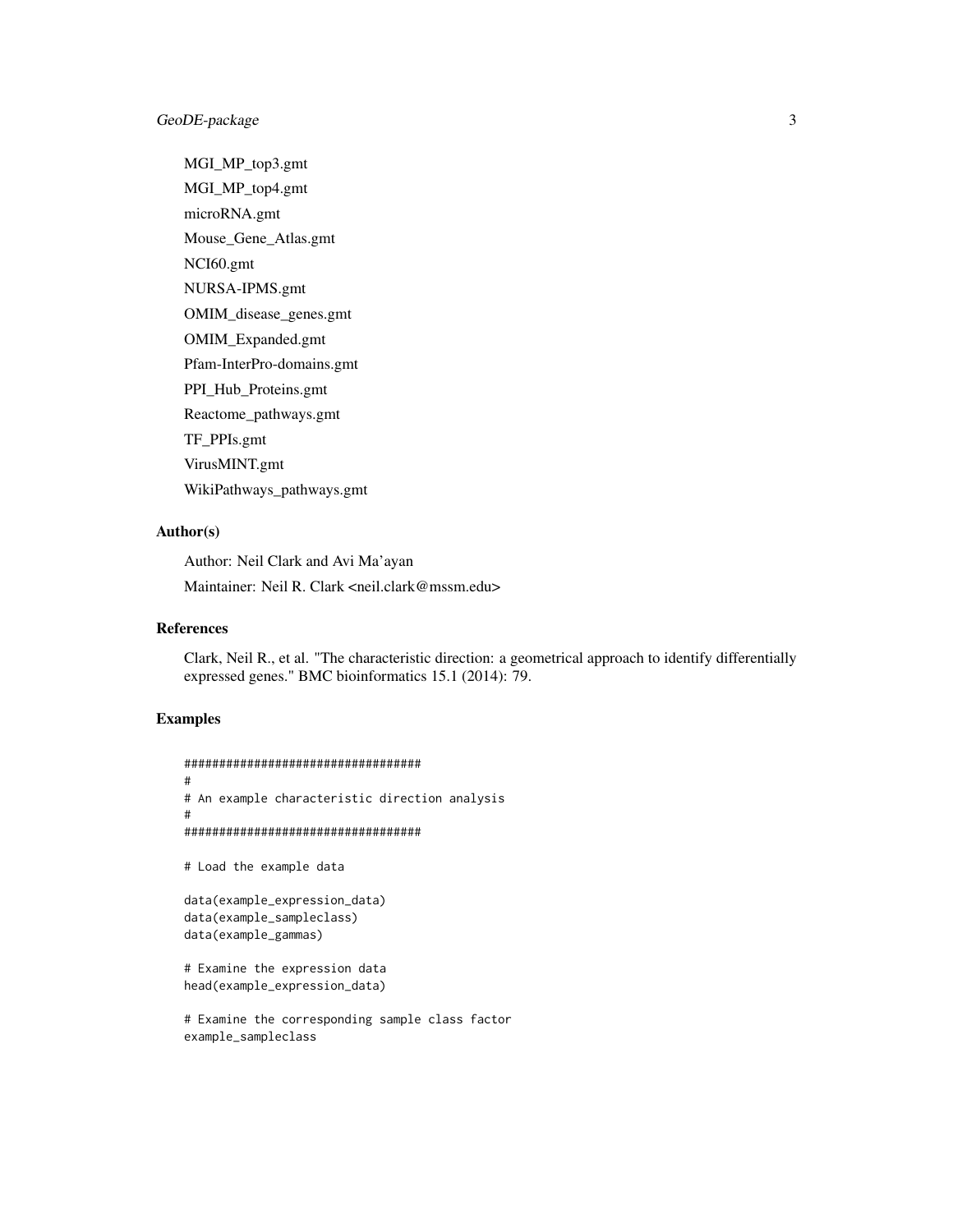```
4 GeoDE-package
```

```
# Run the analysis
chdir_analysis_example <- chdirAnalysis(example_expression_data,example_sampleclass,example_gammas
,CalculateSig=TRUE,nnull=10)
# Examine the results with the first value of the shrinkage parameter (gamma)
# show the first few of the most important genes.
lapply(chdir_analysis_example$results, function(x) x[1:10])
# We can also extract the results of the \code{chdirSig} function
# for example chdir_analysis_example$chdirprops[[1]] gives the whole
# characteristic direction vector for each value of gamma:
lapply(chdir_analysis_example$chdirprops[[1]],head)
# and the estimated number of significant genes can be recovered with
chdir_analysis_example$chdirprops$number_sig_genes
##################################
#
# An example PAEA analysis
#
##################################
# Load the expression data
data(example_expression_data)
data(example_sampleclass)
data(example_gammas)
#load a gmt file
data(GeneOntology_BP.gmt)
# Run the characteristic direction analysis
chdir_analysis_example <- chdirAnalysis(example_expression_data,example_sampleclass,example_gammas
,CalculateSig=FALSE)
# Run the PAEA analysis
PAEAtest <- PAEAAnalysis(chdir_analysis_example$chdirprops, gmt[1:100], example_gammas)
# Examine the p values
PAEAtest$p_values
# Examine the principal angles
PAEAtest$principal_angles
##################################
#
# An example multigmtPAEA analysis
```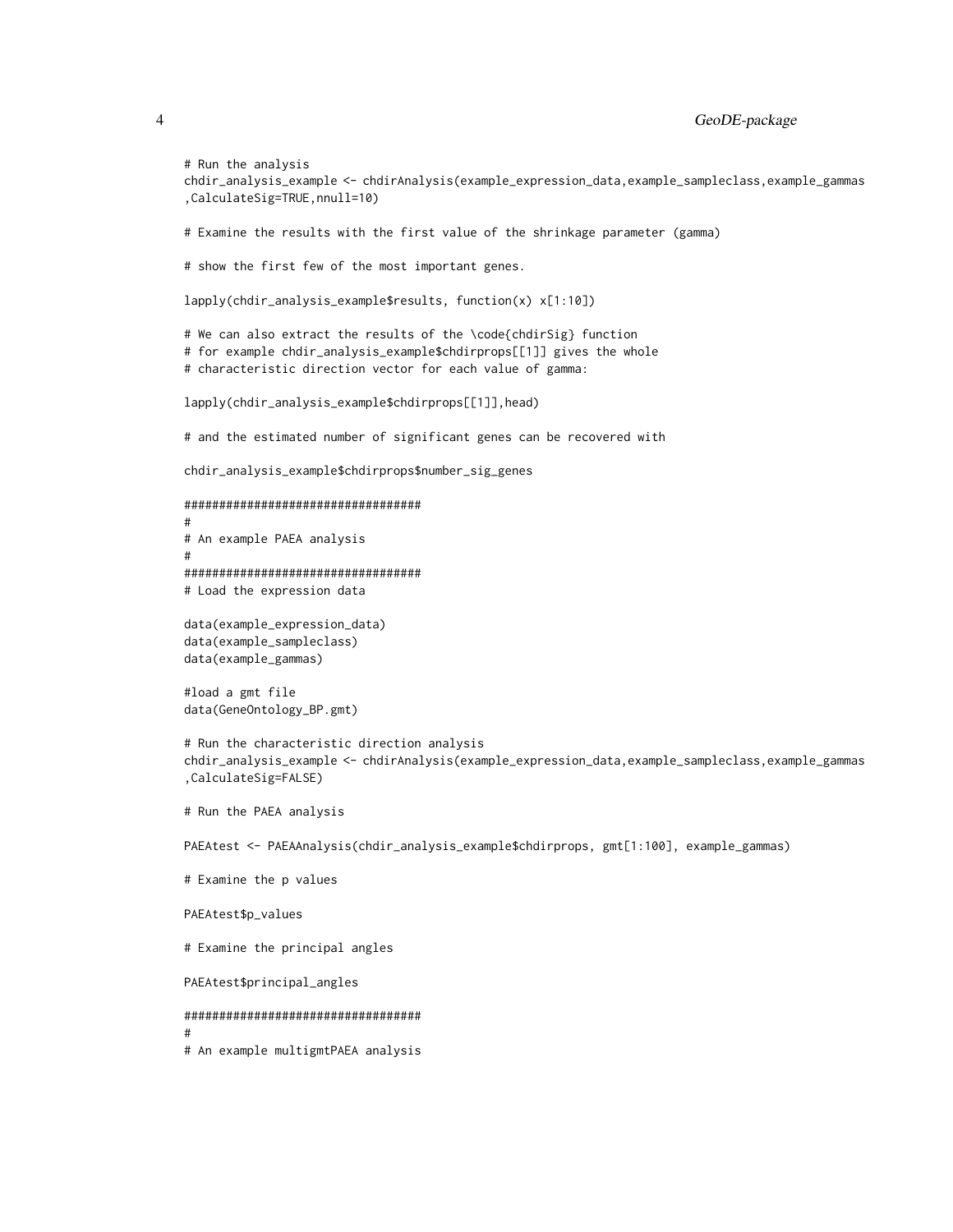#### <span id="page-4-0"></span>AllGMTfiles 5

```
#
##################################
# Load the expression data
data(example_expression_data)
data(example_sampleclass)
data(example_gammas)
#load GMT file names
data(AllGMTfiles)
# Run the characteristic direction analysis
chdir_analysis_example <- chdirAnalysis(example_expression_data,example_sampleclass,example_gammas
,CalculateSig=FALSE)
# Run the PAEA analysis over the first two GMT files in the library
multiPAEAtest <- multigmtPAEAAnalysis(chdir_analysis_example$chdirprops, AllGMTfiles[2:3],
example_gammas)
# To run on all the gmt files
#multiPAEAtestAll <- multigmtPAEAAnalysis(chdir_analysis_example$chdirprops, gammas=example_gammas)
```
AllGMTfiles *The gmt files included in GeoDE*

# Description

This list contains the names of all the GMT files included in GeoDE.

# Usage

```
data(AllGMTfiles)
```
# Format

The format is: chr "AllGMTfiles"

#### Source

Chen, Edward Y., et al. "Enrichr: interactive and collaborative HTML5 gene list enrichment analysis tool." BMC bioinformatics 14.1 (2013): 128.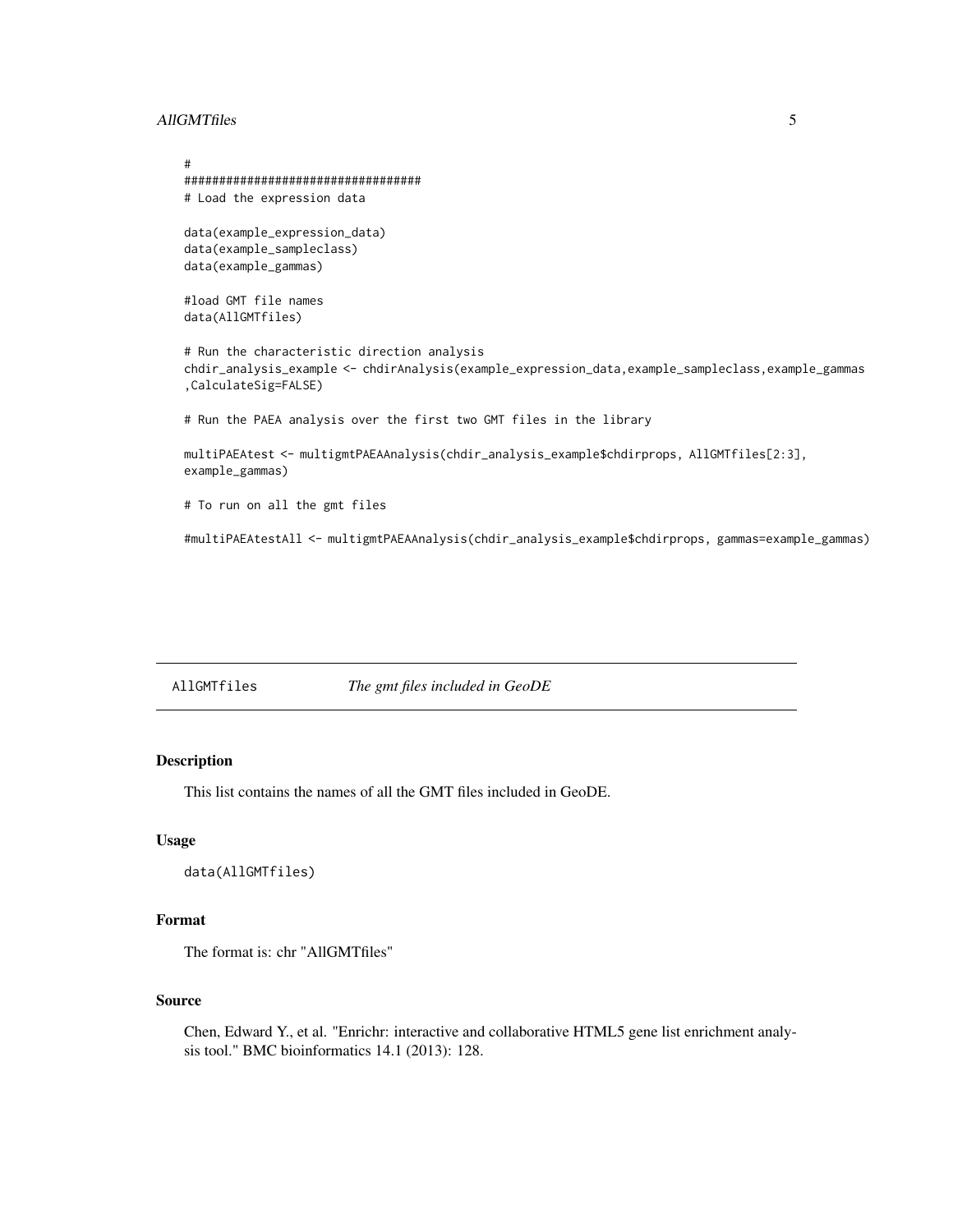#### Examples

```
# load the GMT file data
data(AllGMTfiles)
# load the first gmt file in the list
data(list=AllGMTfiles[[1]])
## maybe str(AllGMTfiles) ; plot(AllGMTfiles) ...
```
chdirAnalysis *A Function to Perform Characteristic Direction Analysis.*

# Description

This function takes genome-wide expression data as input and returns the characteristic direction a unit vector in expression space which characterizes the differential expression. Also produced are 2D projections of the data and the characteristic direction. Optionaly this function will produce an evaluation of the signifcance of the result.

#### Usage

```
chdirAnalysis(datain, sampleclass, gammas = list(1), nnull = 10, CalculateSig = FALSE)
```
#### Arguments

| datain       | A data frame containing the common gene names (first) and the expression pro-<br>files.                                                                                                                                                                                                                                |
|--------------|------------------------------------------------------------------------------------------------------------------------------------------------------------------------------------------------------------------------------------------------------------------------------------------------------------------------|
| sampleclass  | A factor with levels "\'1\'" and "\'2\'" indicating the class of the samples in the<br>data. For each column of the data frame (excluding the gene names) this factor<br>should contain an entry indicating the class from which the sample derives (e.g.<br>controll sample, "\'1\'"", or perturbed sample, "\'2\'".) |
| gammas       | A set of values for the shrinkage parameter. The default value is gammas= $c(1.0)$ .                                                                                                                                                                                                                                   |
| nnu11        | If a significance estimate is to be made the number of random directions used is<br>set with this value.                                                                                                                                                                                                               |
| CalculateSig | A logical value which determines whether a significance estimate is to be calcu-<br>lated.                                                                                                                                                                                                                             |

#### Value

chdirprops This is a list of properties of the characteristic direction. The first element is chdirprops\$chdir, the vector in expresion space whose direction characerises the differential expression. The second element, chdirprops\$pca2d, is the 2D PCA projection of the data. The third element, chdirprops\$chdir\_pca2d is the 2D projection of the characteristic direction vector into PCA space.

<span id="page-5-0"></span>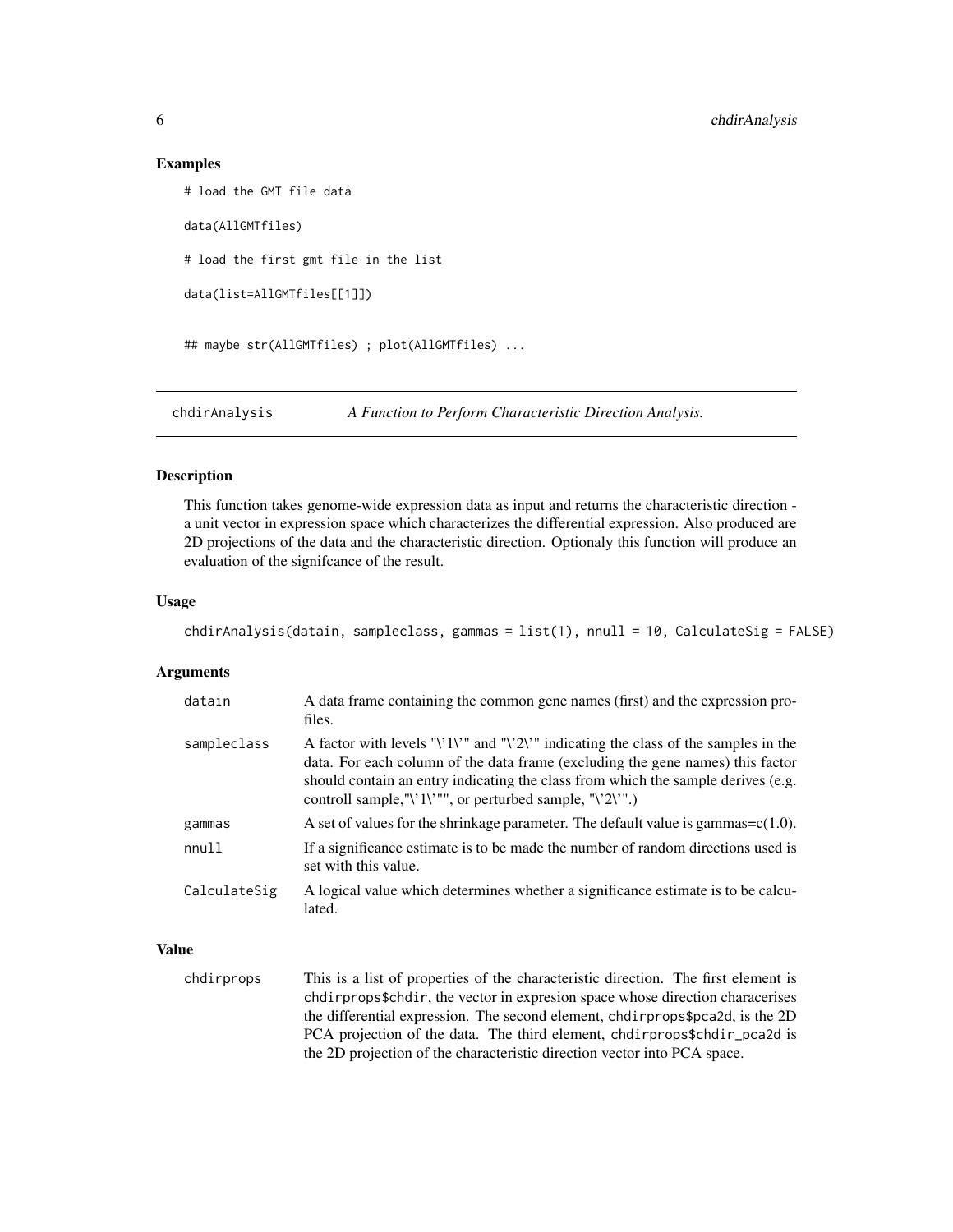# chdirAnalysis 7

| results | A list with an element corresponding to each of the shrinkage parameter vlues<br>giing the sorted list of genes and their characteristic direction coefficients. If a<br>significance estimate has been made then only the significant genes are returned<br>here.                                        |
|---------|-----------------------------------------------------------------------------------------------------------------------------------------------------------------------------------------------------------------------------------------------------------------------------------------------------------|
| plots   | for each value of the shrinkage parameter a 2D PCA projection of the data and<br>the characteristic direction is generated. If a significance estimate is made then<br>the significance curve is also produced. A positive peak indicates that the two<br>classes of samples are significantly different. |

#### Author(s)

Neil R Clark and Avi Ma'ayan

#### References

Clark, Neil R., et al. "The characteristic direction: a geometrical approach to identify differentially expressed genes." BMC bioinformatics 15.1 (2014): 79.

# See Also

chdirSig

#### Examples

#

```
##---- Should be DIRECTLY executable !! ----
##-- ==> Define data, use random,
##--or do help(data=index) for the standard data sets.
##################################
#
# An example characteristic direction analysis
```

```
##################################
```

```
# Load the example data
```

```
data(example_expression_data)
data(example_sampleclass)
data(example_gammas)
```
# Examine the expression data head(example\_expression\_data)

```
# Examine the corresponding sample class factor
example_sampleclass
```

```
# Run the analysis
chdir_analysis_example <- chdirAnalysis(example_expression_data,example_sampleclass,example_gammas
,CalculateSig=TRUE,nnull=10)
```
# Examine the results with the first value of the shrinkage parameter (gamma)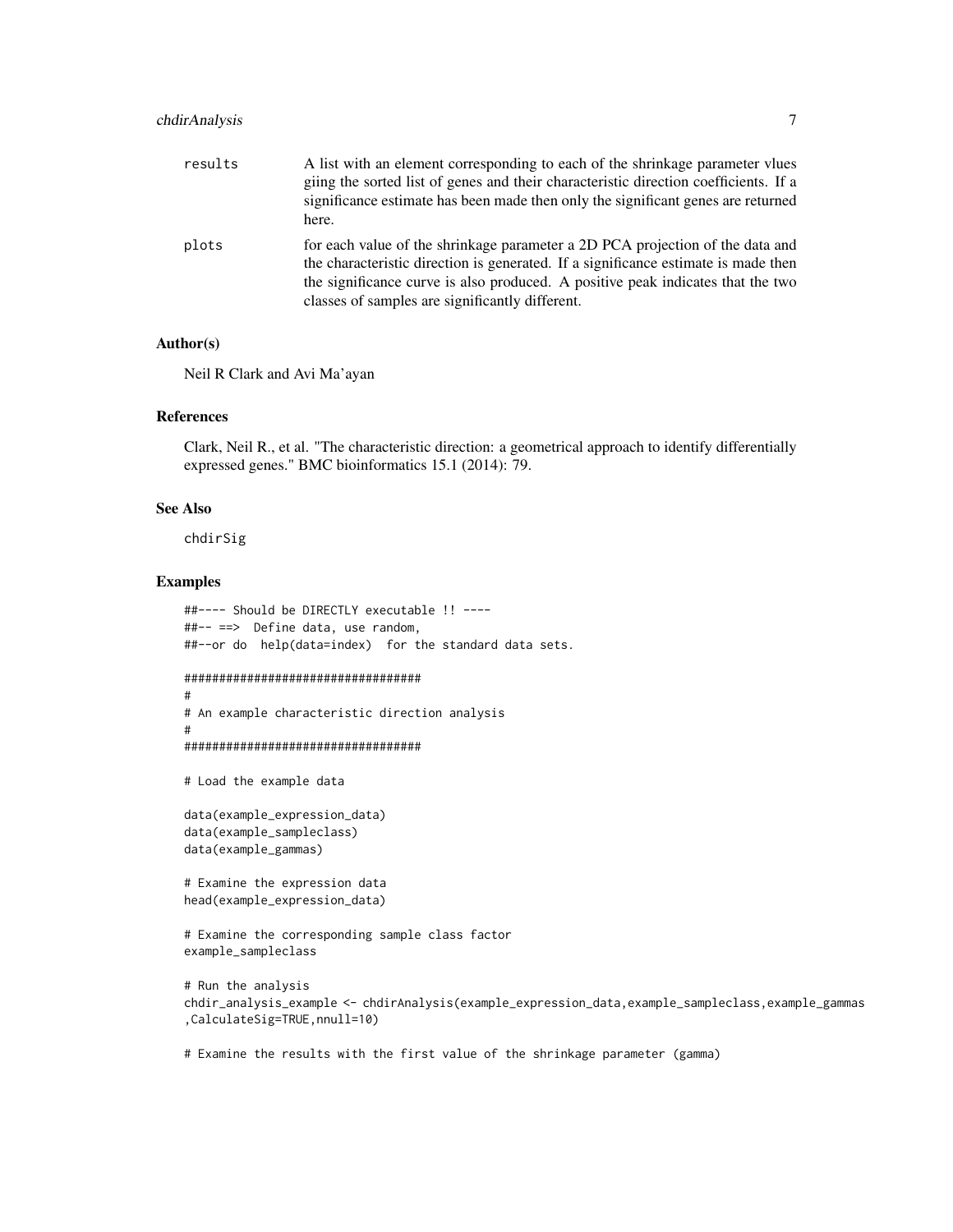```
# show the first few of the most important genes.
lapply(chdir_analysis_example$results, function(x) x[1:10])
# We can also extract the results of the \code{chdirSig} function
# for example chdir_analysis_example$chdirprops[[1]] gives the whole
# characteristic direction vector for each value of gamma:
lapply(chdir_analysis_example$chdirprops[[1]],head)
# and the estimated number of significant genes can be recovered with
chdir_analysis_example$chdirprops$number_sig_genes
## The function is currently defined as
function (datain, sampleclass, gammas = list(1), nnull = 3, CalculateSig = FALSE)
{
    if (length(sampleclass) != (length(datain) - 1))
       stop("number of elements in sampleclass is inconsistent with input data")
    if (!is.data.frame(datain))
       stop("Input data is not in the form of a data frame")
    if (FALSE %in% (c("1", "2") %in% levels(sampleclass)))
        stop("sample class does not include '1' and '2'")
    if (length(datain[sampleclass == 1]) < 2)
       stop("too few controll samples")
    if (length(datain[sampleclass == 2]) < 2)
        stop("too few samples")
    chdirresults <- chdirSig(datain, sampleclass, gammas, nnull = nnull,
       CalculateSig = CalculateSig)
    chdirplots(chdirresults, sampleclass, gammas, CalculateSig)
    outAll <- lapply(chdirresults[[1]], function(x) {
       x[sort.list(x^2, decreasing = TRUE), ]
    })
    if (CalculateSig) {
       outSig <- mapply(function(x, ns) {
            x[sort.list(x^2, decreasing = TRUE)[1:ns], ]
        }, chdirresults[[1]], chdirresults[[6]])
       list(chdirprops = chdirresults, results = outSig)
    }
   else {
       list(chdirprops = chdirresults, results = outAll)
   }
 }
```
example\_expression\_data

*Example Expression Data*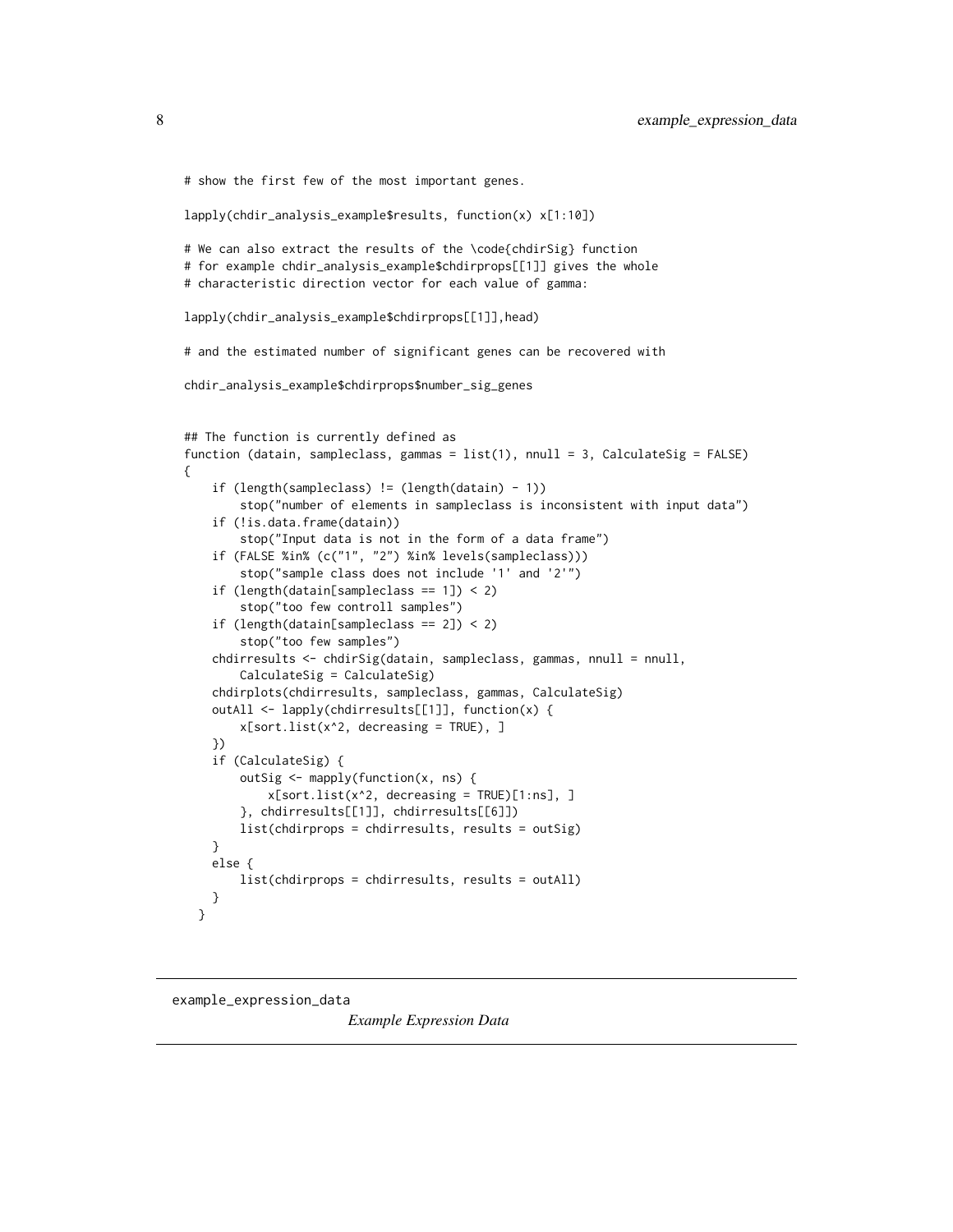```
example_gammas 9
```
# Description

This is the data used in the examples.

# Usage

```
data(example_expression_data)
```
# Format

The format is: chr "example\_expression\_data"

# Examples

```
data(example_expression_data)
## maybe str(example_expression_data) ; plot(example_expression_data) ...
```
example\_gammas *Example Gamma Value*

# Description

This is the list of gamma values used in the examples.

# Usage

```
data(example_gammas)
```
# Format

The format is: chr "example\_gammas"

```
data(example_gammas)
## maybe str(example_gammas) ; plot(example_gammas) ...
```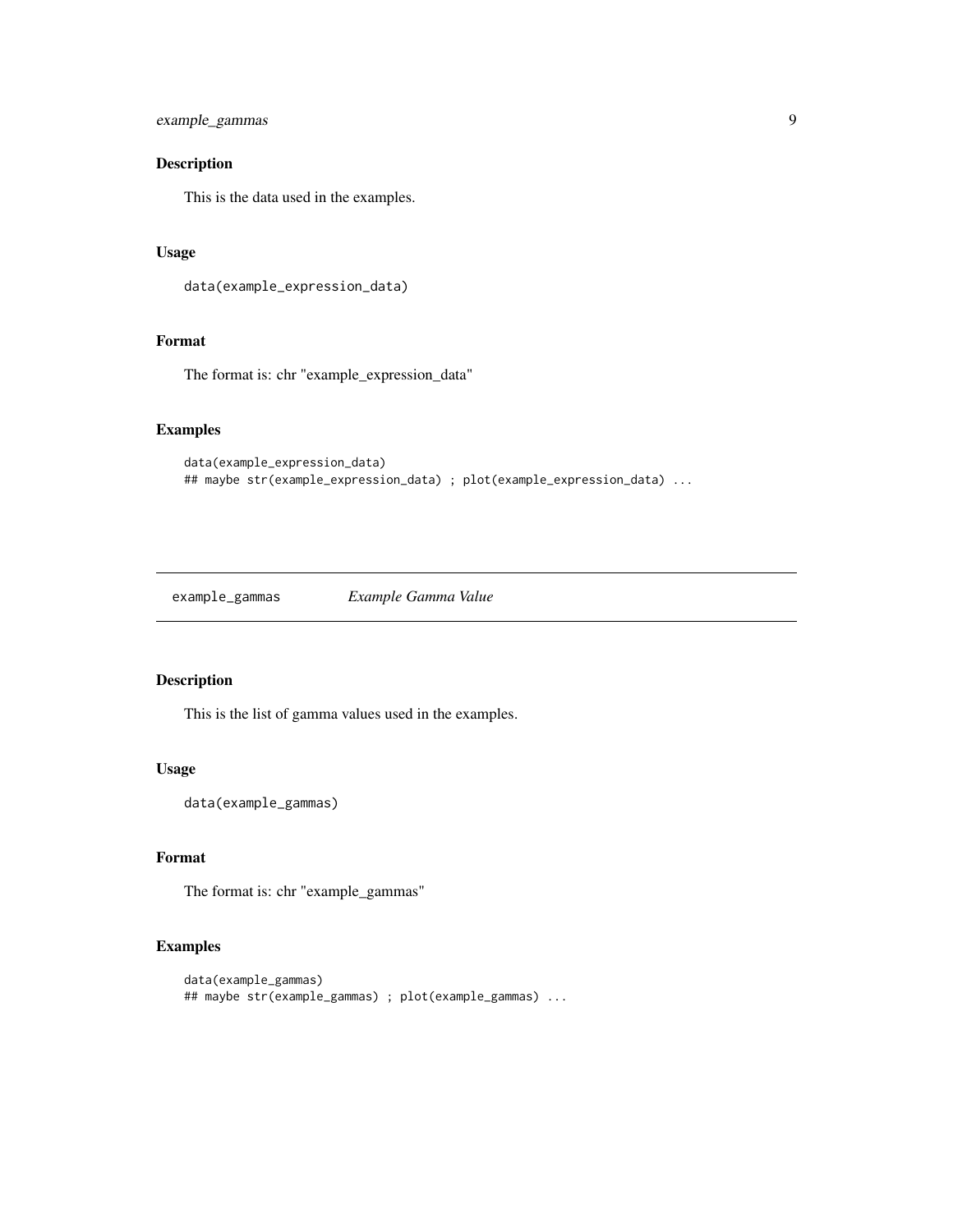<span id="page-9-0"></span>example\_sampleclass *Example Sample Class Factor*

#### Description

This is the factor variable that defined the classes of the samples in the examples.

# Usage

```
data(example_sampleclass)
```
# Format

The format is: chr "example\_sampleclass"

# Examples

```
data(example_sampleclass)
## maybe str(example_sampleclass) ; plot(example_sampleclass) ...
```
gmt *The currently loaded gmtfile*

# Description

When a GMT file is loaded e.g. by data("GeneOntology\_BP.gmt") the gmt file is stored in the variable gmt

#### Usage

gmt

# Format

The format is alist of character variables defining gene sets and their labels (first element).

```
data("GeneOntology_BP.gmt")
## maybe str(gmt) ; plot(gmt) ...
```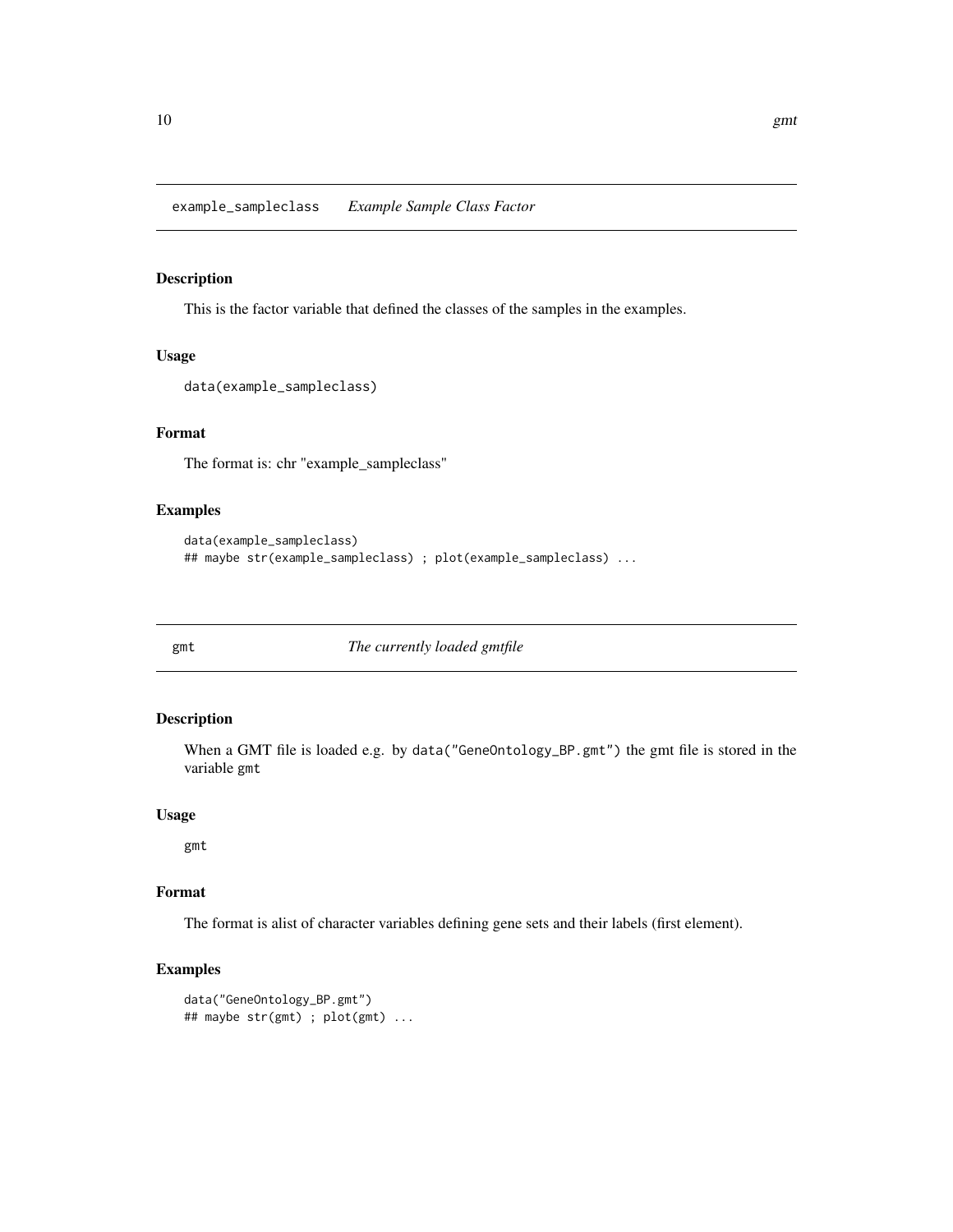<span id="page-10-0"></span>multigmtPAEAAnalysis *A Function to Evaluate Gene-Set Enrichment Using PAEA Over Multiple GMT Files.*

# Description

This is a wrapper function for PAEAAnalysis which evaluates the enrichmnet of gene sets in expression data using the PAEA method. A characteristic direction (the result of the function chdirAnalysis and a Gene Matrix Transposed (GMT) file, which is a set of subsets of genes whose enrichmnet is evaluated, and returns a prioritized list of the gene sets.

Ths function takes multiple GMT files as input and output the results to Tab Separated Value files.

#### Usage

```
multigmtPAEAAnalysis(chdirresults, gmtfiles=AllGMTfiles, gammas = c(1),
casesensitive = FALSE, showprogress=TRUE)
```
### Arguments

| chdirresults  | This input is the first part of the output from chdir Analysis, which has the<br>names \$chairprops. This contains the characteristic direction which forms the<br>basis for the enrichment analysis.                                                                      |
|---------------|----------------------------------------------------------------------------------------------------------------------------------------------------------------------------------------------------------------------------------------------------------------------------|
| gmtfiles      | This is a list of names of GMT files (A data set composed of a list of lists of<br>genes) over which the enrichment analysis is calculated. By default all included<br>GMT files are used (not that it is neccessary to use data(AllGMTfiles) to load<br>the names first.) |
| gammas        | The list of shrinkage parameter values as used in the calculation of the charac-<br>teristic direction.                                                                                                                                                                    |
| casesensitive | A logical variable which determines whether the gene comparisons should be<br>case sensitive.                                                                                                                                                                              |
| showprogress  | show a progress bar.                                                                                                                                                                                                                                                       |

#### Value

p\_values-GMTfile.txt

The results of the enerichmnet for each GMT file is saved to file in the current working directory.

# Author(s)

Neil R. Clark and Avi Ma'ayan

#### References

Clark, Neil R., et al. "The characteristic direction: a geometrical approach to identify differentially expressed genes." BMC bioinformatics 15.1 (2014): 79.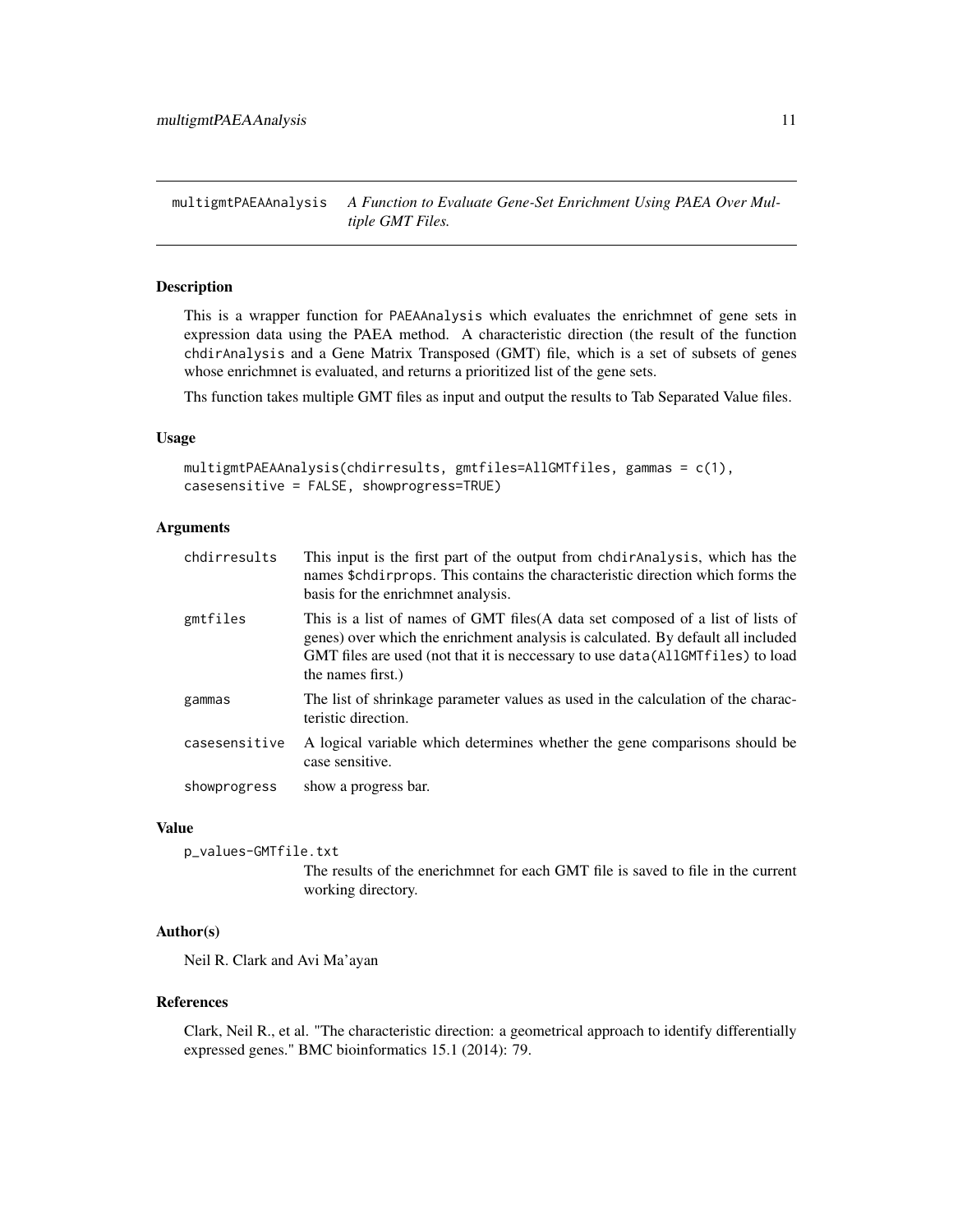```
##---- Should be DIRECTLY executable !! ----
##-- ==> Define data, use random,
##--or do help(data=index) for the standard data sets.
##################################
#
# An example multigmtPAEA analysis
#
##################################
# Load the expression data
data(example_expression_data)
data(example_sampleclass)
data(example_gammas)
#load GMT file names
data(AllGMTfiles)
# Run the characteristic direction analysis
chdir_analysis_example <- chdirAnalysis(example_expression_data,example_sampleclass,
example_gammas,CalculateSig=FALSE)
# Run the PAEA analysis over the first two GMT files in the library
multiPAEAtest <- multigmtPAEAAnalysis(chdir_analysis_example$chdirprops,
AllGMTfiles[2:3], example_gammas)
# To run on all the gmt files
#multiPAEAtestAll <- multigmtPAEAAnalysis(chdir_analysis_example$chdirprops, gammas=example_gammas)
## The function is currently defined as
function (chdirresults, gmtfile, gammas = c(1), casesensitive = FALSE)
{
    gmtlinenames <- lapply(gmtfile, function(x) x[[1]])
    gmtlines <- lapply(gmtfile, function(x) x[-1])
   PAEAresults <- lapply(gmtlines, function(x) PAEA(chdirresults[[1]],
       x, casesensitive = casesensitive))
    gammalabels <- unlist(lapply(gammas, function(x) paste("gamma=",
       x)))
    pvalues <- lapply(PAEAresults, function(x) x[[2]])
    pvalues <- matrix(unlist(pvalues), ncol = length(gmtlines),
       dimnames = list(gammalabels, gmtlinenames))
   pavalues <- lapply(PAEAresults, function(x) x[[1]])
   pavalues <- matrix(unlist(pvalues), ncol = length(gmtlines),
       dimnames = list(gammalabels, gmtlinenames))
    gmtp <- sort.list(pvalues[1, ])
   list(t(pvalues[, gmtp]), t(pavalues[, gmtp]))
 }
```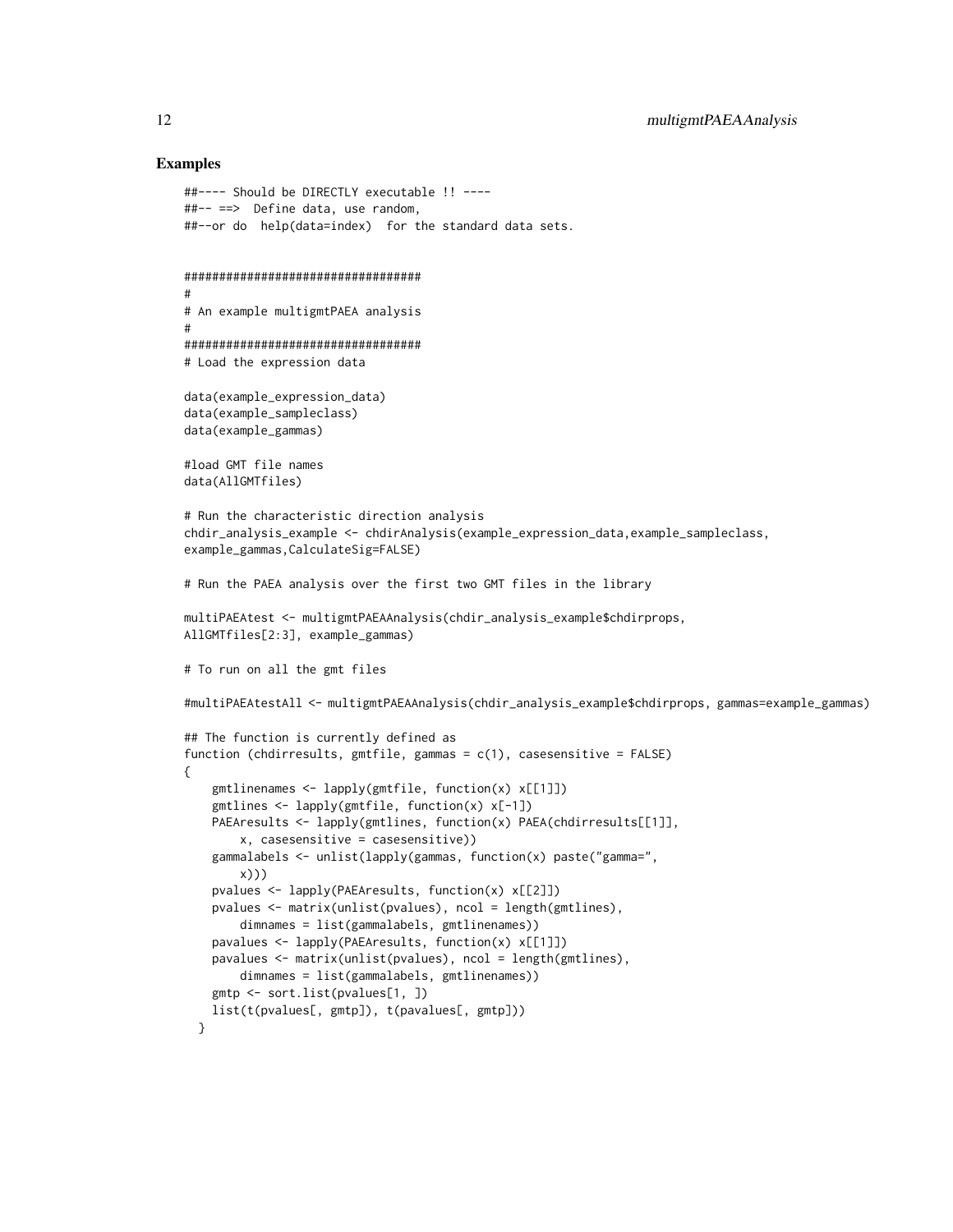<span id="page-12-0"></span>

# Description

This function evaluates the enrichmnet of gene sets in expression data using the PAEA method. A characteristic direction (the result of the function chdirAnalysis and a Gene Matrix Transposed (GMT) file, which is a set of subsets of genes whose enrichmnet is evaluated, and returns a prioritized list of the gene sets.

#### Usage

```
PAEAAnalysis(chdirresults, gmtfile, gammas = c(1), casesensitive = FALSE,
showprogress=TRUE)
```
#### Arguments

| chdirresults  | This input is the first part of the output from chdir Analysis, which has the<br>names \$chdirprops. This contains the characteristic direction which forms the<br>basis for the enrichment analysis.                                                                                            |
|---------------|--------------------------------------------------------------------------------------------------------------------------------------------------------------------------------------------------------------------------------------------------------------------------------------------------|
| gmtfile       | A data set composed of a list of lists of genes (a GMT file); each list of genes<br>has, as its first element, a label for the gene list that follows in that line. For<br>example, if the genes are members of a pathway then the list will be of the form:<br>pathway name Gene1 Gene2  GeneN. |
| gammas        | The list of shrinkage parameter values as used in the calculation of the charac-<br>teristic direction.                                                                                                                                                                                          |
| casesensitive | A logical variable which determines whether the gene comparisons should be<br>case sensitive.                                                                                                                                                                                                    |
| showprogress  | show a progress bar.                                                                                                                                                                                                                                                                             |

#### Value

p\_values A matrix of p values with gene sets down the rows and values of the shrinkage parameter values across the columns.

principal\_angles

A matrix with rows corresponding to gene sets, columns corresponding to values of the shrinkage parameter and elements equal to the principal angle between the gene set subspace and the characteristic direction.

# Author(s)

Neil R. Clark and Avi Ma'ayan

#### References

Clark, Neil R., et al. "The characteristic direction: a geometrical approach to identify differentially expressed genes." BMC bioinformatics 15.1 (2014): 79.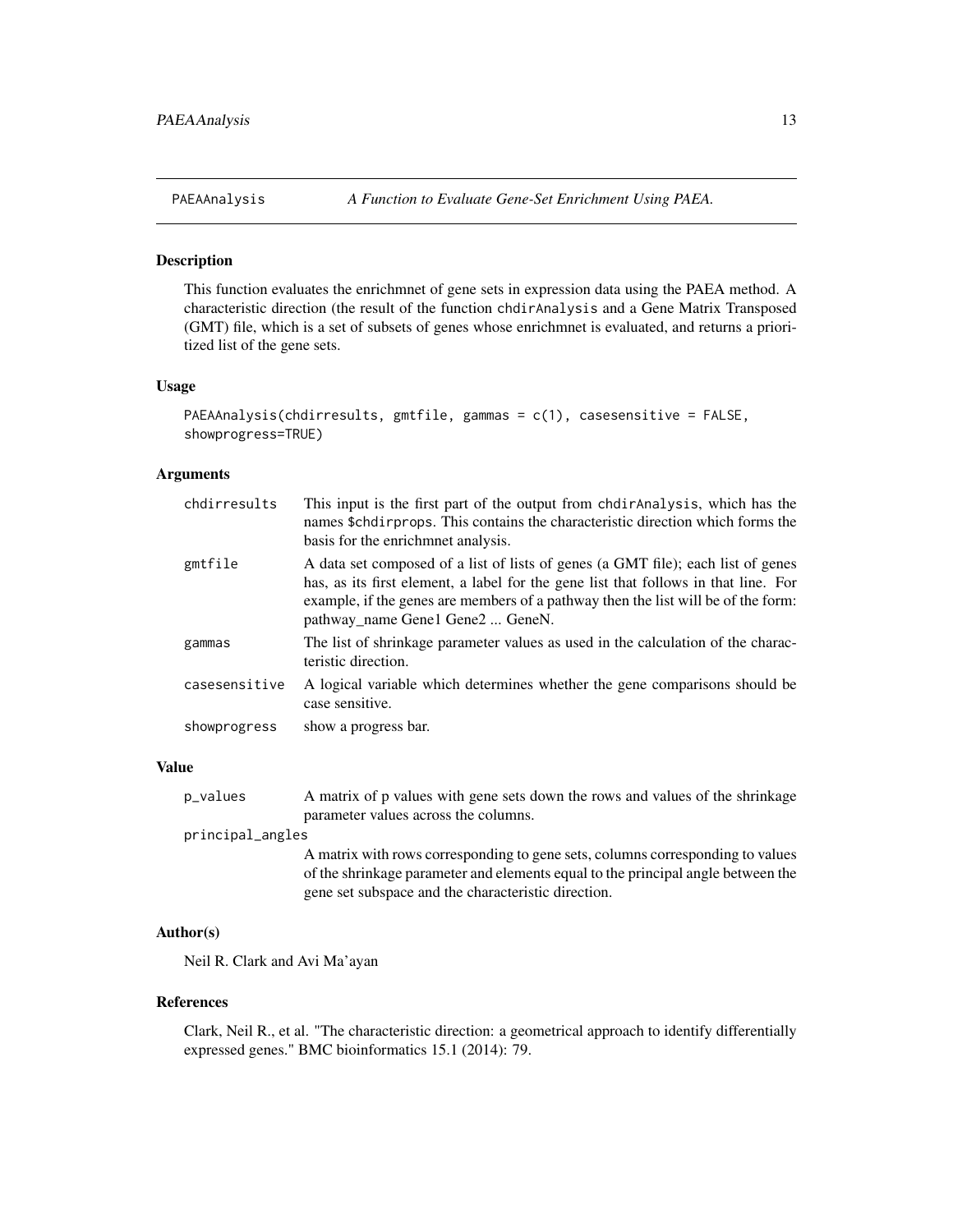```
##---- Should be DIRECTLY executable !! ----
##-- ==> Define data, use random,
##--or do help(data=index) for the standard data sets.
##################################
#
# An example PAEA analysis
#
##################################
# Load the expression data
data(example_expression_data)
data(example_sampleclass)
data(example_gammas)
#load a gmt file
data(GeneOntology_BP.gmt)
# Run the characteristic direction analysis
chdir_analysis_example <- chdirAnalysis(example_expression_data,example_sampleclass,
example_gammas,CalculateSig=FALSE)
# Run the PAEA analysis
PAEAtest <- PAEAAnalysis(chdir_analysis_example$chdirprops, gmt[1:100], example_gammas)
# Examine the p values
PAEAtest$p_values
# Examine the principal angles
PAEAtest$principal_angles
## The function is currently defined as
function (chdirresults, gmtfile, gammas = c(1), casesensitive = FALSE)
{
    gmtlinenames <- lapply(gmtfile, function(x) x[[1]])
   gmtlines <- lapply(gmtfile, function(x) x[-1])
   PAEAresults <- lapply(gmtlines, function(x) PAEA(chdirresults[[1]],
       x, casesensitive = casesensitive))
    gammalabels <- unlist(lapply(gammas, function(x) paste("gamma=",
       x)))
    pvalues <- lapply(PAEAresults, function(x) x[[2]])
    pvalues <- matrix(unlist(pvalues), ncol = length(gmtlines),
       dimnames = list(gammalabels, gmtlinenames))
    pavalues <- lapply(PAEAresults, function(x) x[[1]])
   pavalues <- matrix(unlist(pvalues), ncol = length(gmtlines),
       dimnames = list(gammalabels, gmtlinenames))
```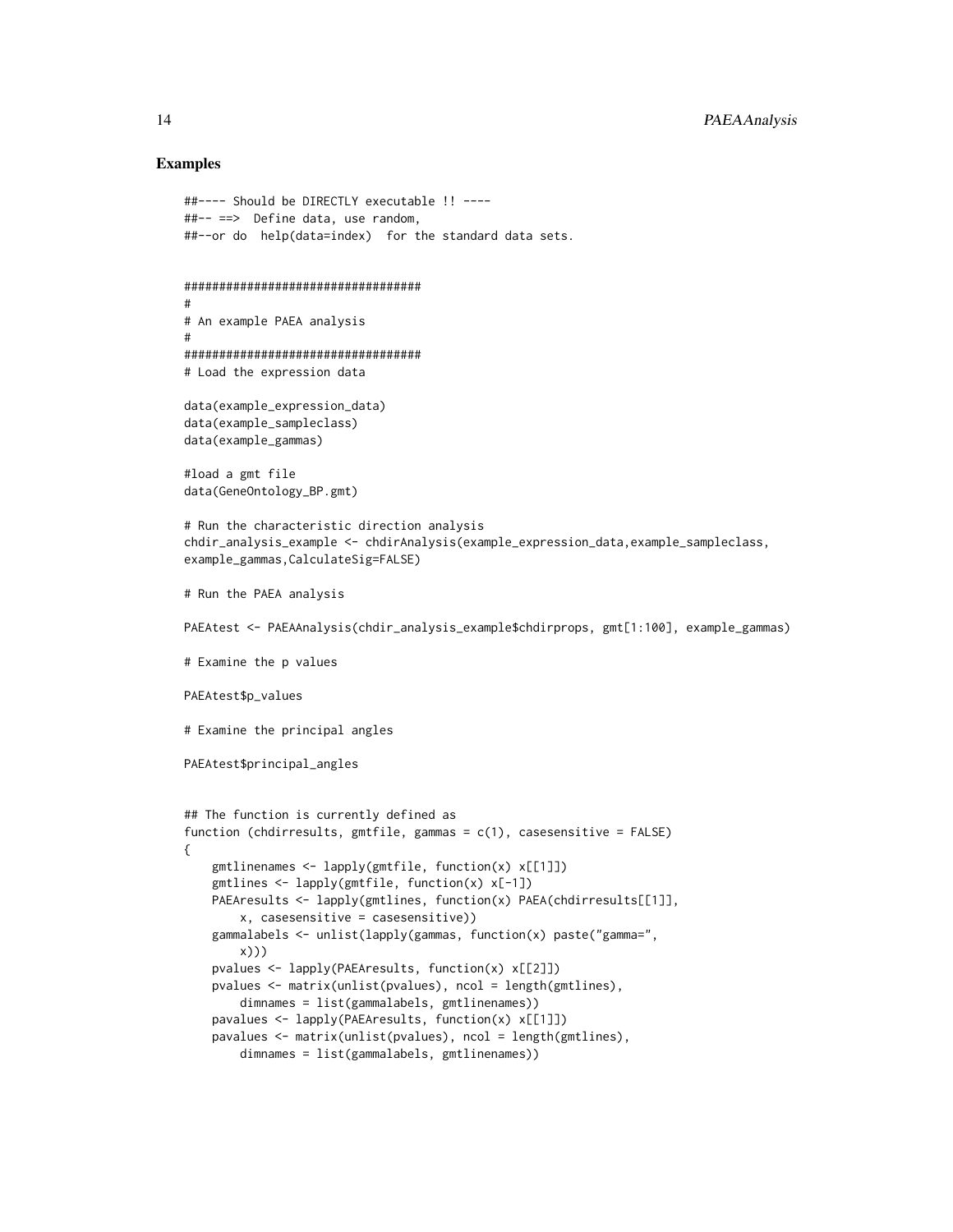```
gmtp <- sort.list(pvalues[1, ])
 list(t(pvalues[, gmtp]), t(pavalues[, gmtp]))}
```